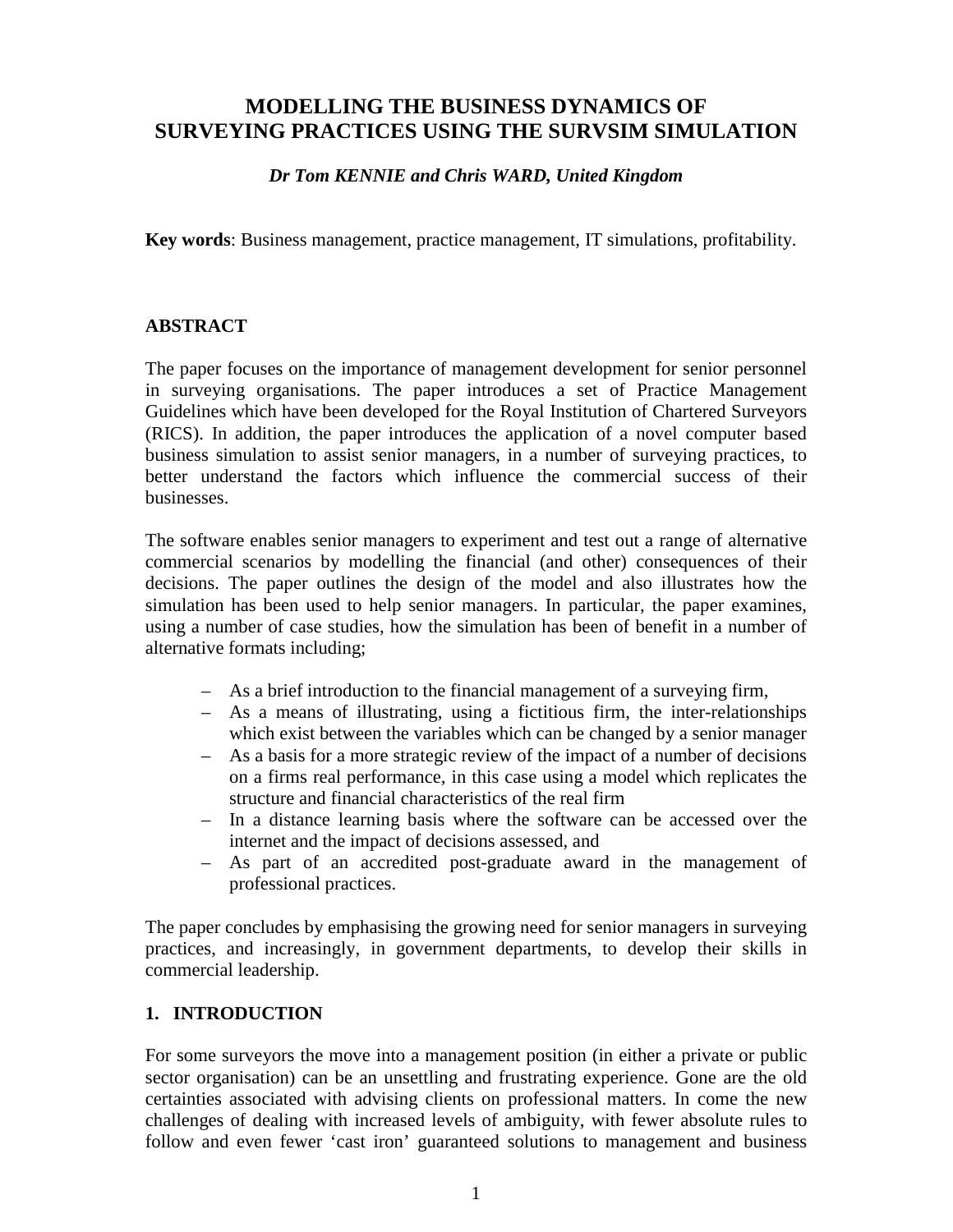dilemmas. Confronted with these circumstances the approach of many is to seek certainty - solutions which will work. As consultants we are regularly asked to *'just tell us what to do'* usually associated with *'and by the way we don't need any of that theory stuff - just keep it simple'*.

This paper examines some of our approaches to helping equip surveyors to deal with the transition into the messy world of management - without falling into the trap of seeking simplistic (and often inappropriate) solutions. To do so we will introduce a set of 'Practice Management Guidelines' - a set of key questions for those responsible for managing professional practices. We will also introduce the Practice Development Toolkit – a series of tools designed to help practitioners to undertake a health-check of their firm. The paper concludes by considering the applications of SURVSIM - a computer based simulation of a surveying firm.

## **2. SOME DIFFICULTIES WITH BUSINESS/MANAGEMENT 'SOLUTIONS'**

Solutions to business and management problems clearly exist. Libraries of books have been written on the 'solutions'. Guru reputations have been made on the back of these 'solutions'. Many consultancies have 'surfed in' on waves of the latest 'fad solutions'.

So what is the problem? Well so often, whilst the solution works - it works only in the particular circumstances which were perceived by someone writing about it after the event. In that sense these 'magic bullet solutions' can be flawed in several ways;

- First, they will (and are) solutions to *other peoples' problems* solutions which (may have) worked in the unique cultural context of the circumstances as perceived by the person writing about the effectiveness of the solution.
- Second, 'the solution' is likely to be 'kept simple' and often described as a linear set of rational steps to be followed. The trouble is that for every complex business problem there probably is a simple solution - but one which is highly likely to be wrong! Complex business and management problems can rarely be 'solved' by one single set of actions. To be really understood the problem needs to be viewed in an overall context; including the non-rational political, emotional and 'unwritten rules' of the issue. Only by doing so can the impact of different solutions be considered. This is not to suggest that simplified models of reality cannot be useful in resolving business management problems - they are and can be. But they have limitations - which may be considerable.
- Thirdly, and linked to the second point is that the solution is likely to be one dimensional - a financial/work planning solution, a performance measurement solution, a new 'strategy' solution etc. Much less recognition is often given to the need for a more integrated approach one which recognises the 'trade-offs', 'dilemmas' and 'deals' which are necessary in order to implement any 'solution'.
- Fourth, the 'solutions' which are offered will have been identified after the event. A degree of post hoc rationalisation will have taken place. The messiness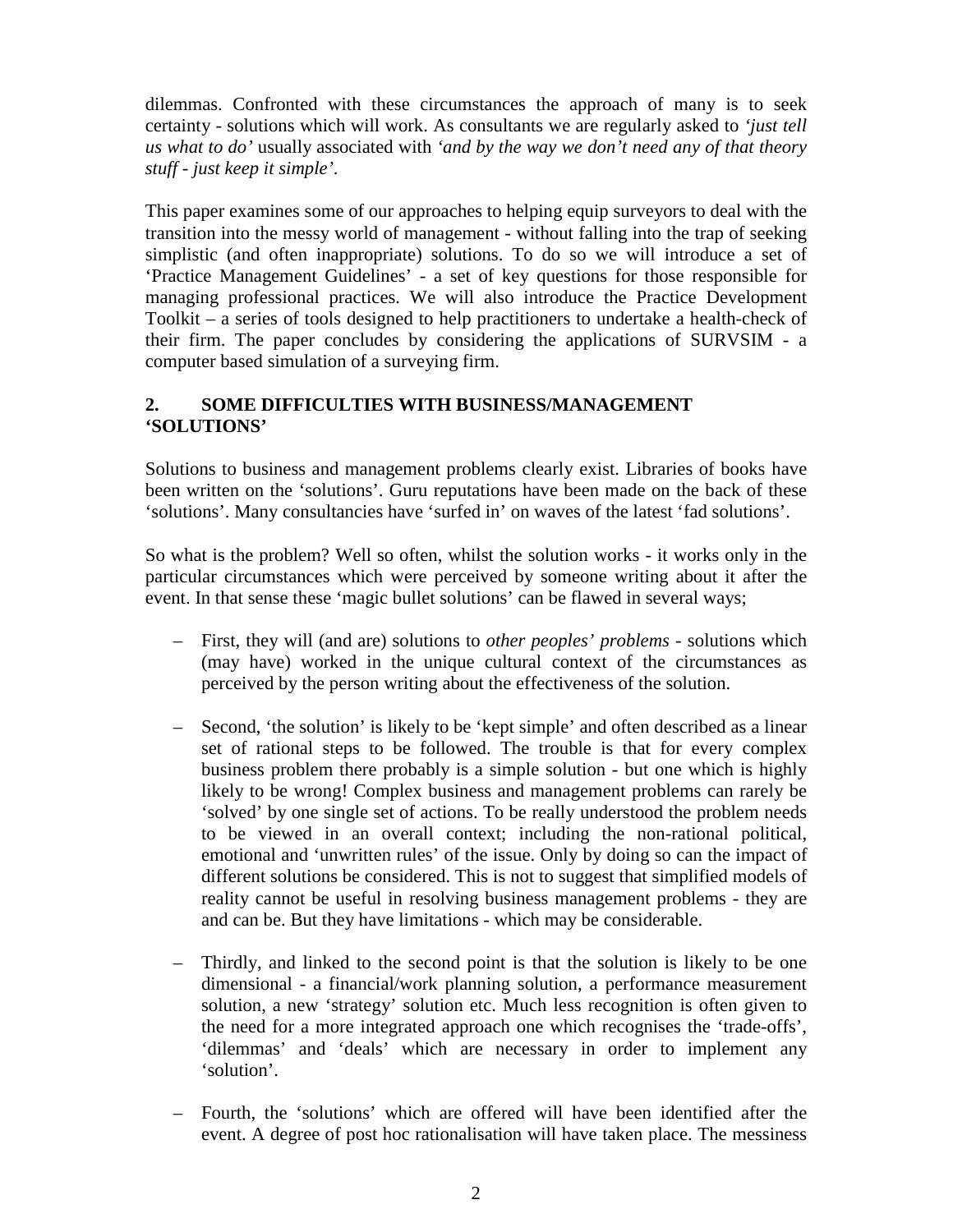of the original situation will have been 'forgotten' - either inadvertently or to help fit the solution to the reality. A high degree of filtering and overgeneralisation will have taken place.

### **3. AN ALTERNATIVE APPROACH**

One of the current themes in the management literature is the idea of 'best practice'. Identify it, copy it/adapt it and implement it and, so the prevailing view seems to suggest, nirvana will follow. But is the concept of *'best practice'* sensible? Of course, *'very bad I don't believe what I have just seen practice'* exists so perhaps *'better or good practice'* might also exist - but *'best'* ?

This dilemma was one which we faced after winning, in conjunction with the Royal Institution of Chartered Surveyors (RICS), a UK Department for Trade and Industry (DTI) 'Skills Challenge' award. The DTI funded a project to identify 'best practice' in the management of small to medium sized professional practices. The work was initially undertaken with 12 Managing Partners of firms of chartered surveyors, although subsequently the outcomes have proved to be transferable across the professional service sector (and more recently into public sector organisations employing professionals). Our challenge was to project manage a process which would synthesise 'best practice' and capture this for further dissemination.

Our initial approach involved a review of current definitions of 'best practice' in the field. In the process we uncovered several very useful frameworks. These ranged from the UK 'Investors in People' standards, the National Vocational Qualification standards for owner managed businesses and customer service, the European Foundation for Quality Management (EFQM) model of quality, the US Baldridge award framework for business excellence and the International Standards Organisation (ISO) 9000 series of quality management systems. In addition we also uncovered several frameworks designed more specifically for the professions, including the Institute for Chartered Accountants In England and Wales (ICAEW) Practice Management Aims, the Surveying Society's Practice Management Standards. All contributed to our thinking particularly those which approached the issue from a self-assessment 'diagnostic' viewpoint, rather than from a more prescriptive 'do this' standpoint.

Out of this initial work with our collaborating partners we devised our own framework. Our aim was not to replicate what had already been produced. Intuitively we all recognised at the time that 'prescription', for all the reasons already mentioned, had its limitation. Our alternative approach focused around the identification of the key management challenges faced by the Managing Partners with whom we were working. From this we wished to uncover the critical questions which would help new partners/managing partners to better understand the nature of management in a professional practice.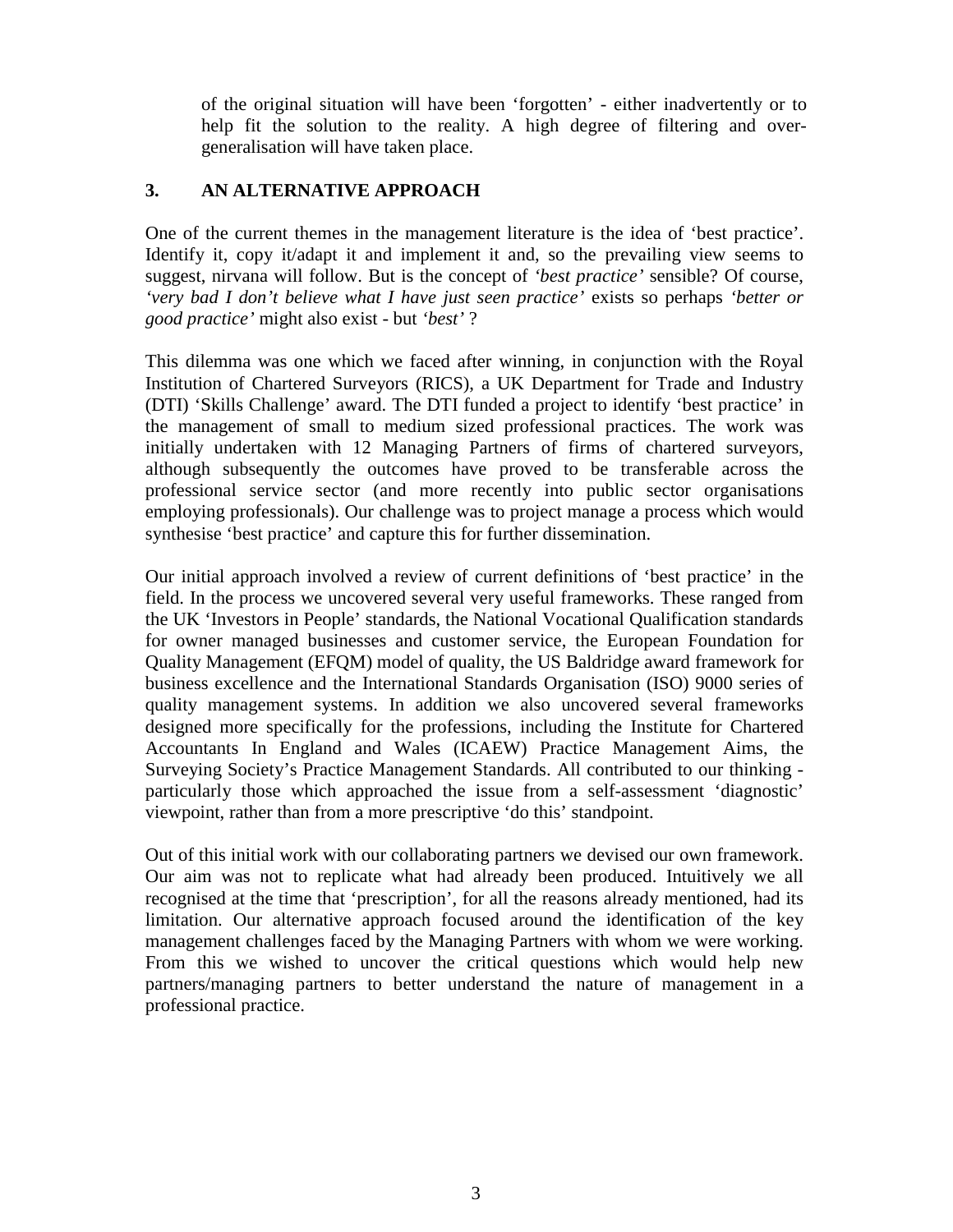#### **4. THE RICS PRACTICE MANAGEMENT GUIDELINES FRAMEWORK**

The framework we eventually used to synthesise the various strands of thinking identified by our partners is illustrated in Figure 1. The model illustrates the interlinking between the various aspects of the process of managing either an entire practice or a business unit within a larger firm.



For each element of the model we worked to identify the most critical questions which the Managing Partners (and our own experience) as practitioners, managers, consultants and academics felt were of most relevance. The complete set of questions became a set of guidelines that have subsequently been published by the RICS (Kennie and Price, 1997). Details on how to obtain the full publication are provided in the references.

To illustrate the approach the following text is taken from the section concerned with leadership and culture.

## **4.1 Leadership and Culture**

'Professional Practices employ independent professionals: people who may even be more skilled in certain aspects of the job than those who 'manage' them. To lead such people it is not enough to simply be in charge, or to be 'the final expert' whose job is essentially professional quality control. Managers of professionals may perform both function but they also have to inspire, or incentivise, or cajole, or ........ these independent professionals to work together to achieve a common purpose. It is, as others have said before, like herding cats.

This guideline has seven elements. First is self-awareness and personal development. The leader who is aware of, and able to make allowance for, his or her own personal attributes is more likely to be able to accomplish the second element, understanding others and building effective relationships. Without such understanding it is unlikely that the leader can provide either a shared sense of purpose or develop a set of reward systems that lead to the achievement of the overall purpose. Reviewing performance objectively requires clear objectives. Self and peer understanding are also the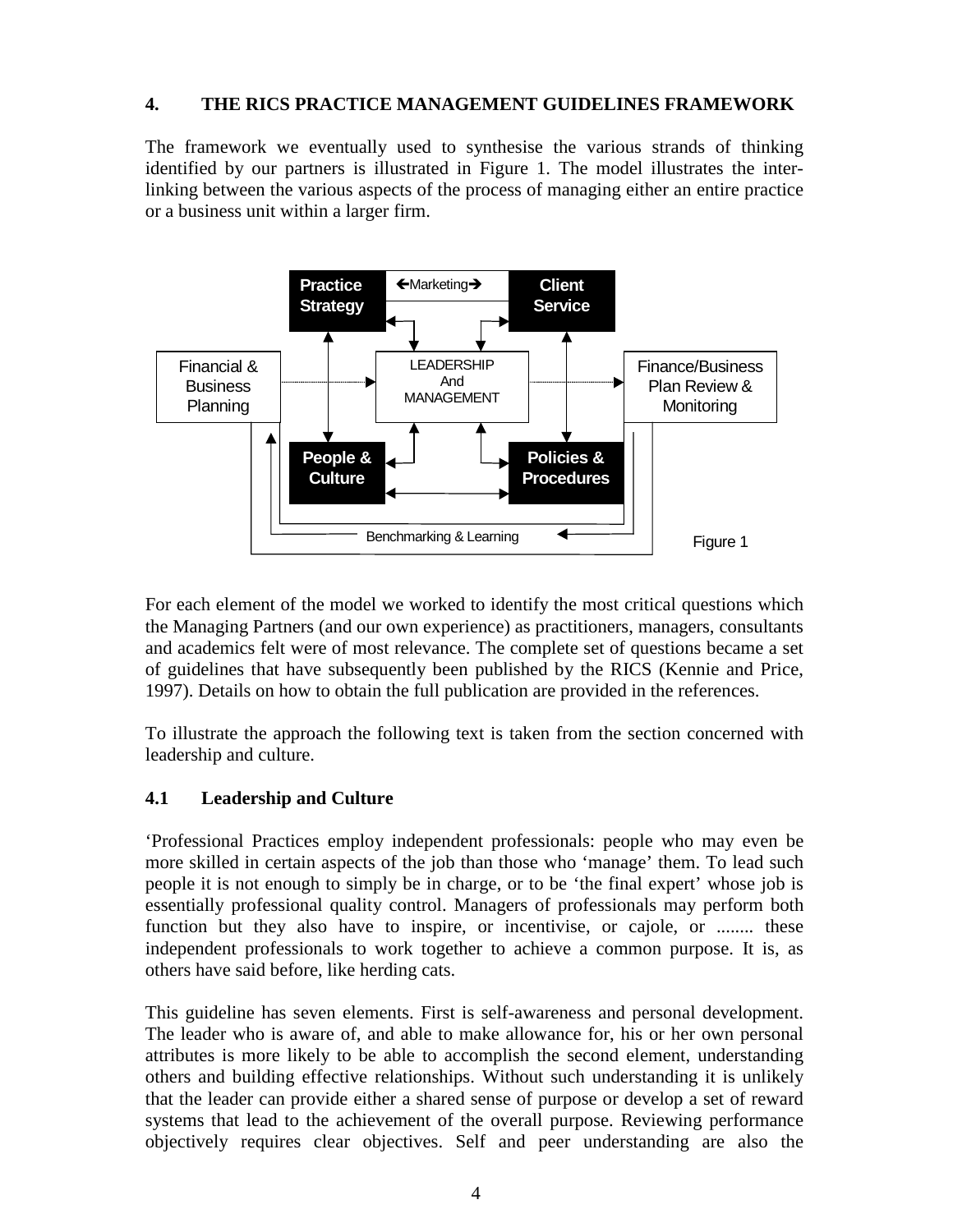foundation for understanding the 'informal' myriad of subtle interactions which can govern many aspects of behaviour within the practice. A further characteristic of practice leaders is, we suggest, the ability to develop others and above all to stimulate change; to keep the practice responsive to its changing environment.

## Some Critical Questions

### *4.1.1 How well do you know and develop yourself?*

- How well do you know your personal aspirations from the practice? What are they?
- How well do you understand your preferred style of operating at work? What is it?
- How easy do you find it to question your assumptions about people and their actions?
- How easy do you find it to question your assumptions about business issues or problems?
- What personal targets have you set for your own continued development of selfawareness and interpersonal skills?
- When you decide on a course of action, how committed are you to taking personal responsibility for making it happen?
- How do you ensure your management actions set the example you would like to be followed?

### *4.1.2 How clearly do you understand others and the process of building effective business relationships?*

- How well do you understand the aspirations of others, especially your clients, partners and employees?
- Do you fully understand what creates a sense of self-motivation in your fellow partners? What do you think they want to be famous for?
- What gets your employees out of bed in the morning and motivates them to work for you?
- How do you modify your style of operating and communicating to suit the needs of a particular task or to relate to others?
- How easy do you find it to listen to others and explore their point of view when the circumstances dictate?
- How easy do you find it to clarify and communicate your own point of view?
- How do you assess the level of diversity which is appropriate for the practice?
- How do you harness that diversity?

## *4.1.3 What shared 'sense of direction' do you provide?*

- What shared sense of direction and common purpose have you established for the partners and the practice?
- Over what time-scale does the vision extend?
- How much involvement of other partners, or of staff, went into creating that vision?
- How do you check the degree to which the vision is shared by others in the practice?
- What actions do you take to communicate, maintain and reinforce the 'vision'?
- How do you know the practice is 'on track'?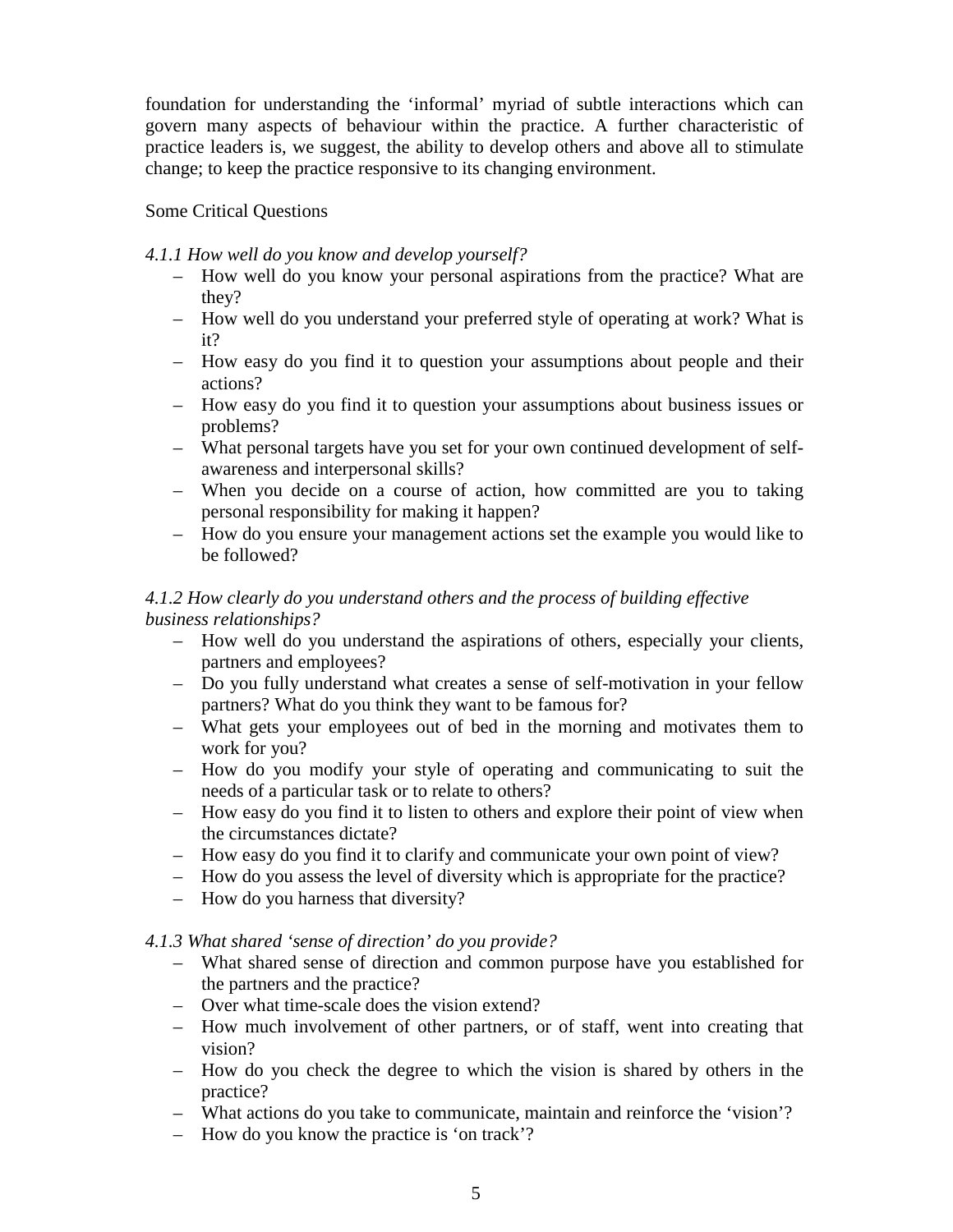#### *4.1.4 What formal and informal performance review and reward systems exist?*

- What formal systems exist for assessing people's performance and aspirations?
- How do you clarify the specific goals/challenges/objectives for your fellow partners and staff?
- What actions and behaviours get rewarded in the practice? Are rewards based solely on seniority or are they related to all aspects of job performance?
- Does your reward system reinforce your practice strategy and encourage cooperation as opposed to competition between groups?
- How do you deal with under performers and those who 'don't fit'?

### *4.1.5 Do you understand the 'culture' and 'unwritten' rules of the practice?*

- How would you characterise the culture of your practice?
- Have you considered whether it needs to change? If so, in what ways?
- What are the 'unwritten' rules which exist within the practice and which govern behaviour? Do some of these inhibit performance?
- If you could write the "Ten Commandments" for the practice, what would they be? How do they compare with reality?

#### *4.1.6 What amount of time and effort do you spend on the development of others?*

- How do you identify what capabilities and skills you will need in the practice for the future?
- How do you establish the needs of individuals for growth and development?
- How do you translate these needs into your succession planning processes?
- What proportion of your time do you devote to the coaching of your team members?
- How do you balance the needs of individual professionals for freedom and challenge with those of direction, constraints and constructive feedback?

#### *4.1.7 How well do you stimulate changes to aspect of the practice's operation?*

- What mechanisms do you have in place for assessing the need for change. If you need to change how will you make it happen?
- How much time do you spend reviewing whether the practice's plans and strategies are still appropriate to its current business environment?
- What are your current priorities for improving the practice's business?
- How do you encourage the practice, and everyone in it, to continually or periodically question ways of doing things: in essence are they involved in a process, formal or informal, of continuous improvement?
- What example do you set when it comes to continual improvement and development?'

A similar set of questions exist for each of the other elements of the Practice Management Guidelines framework.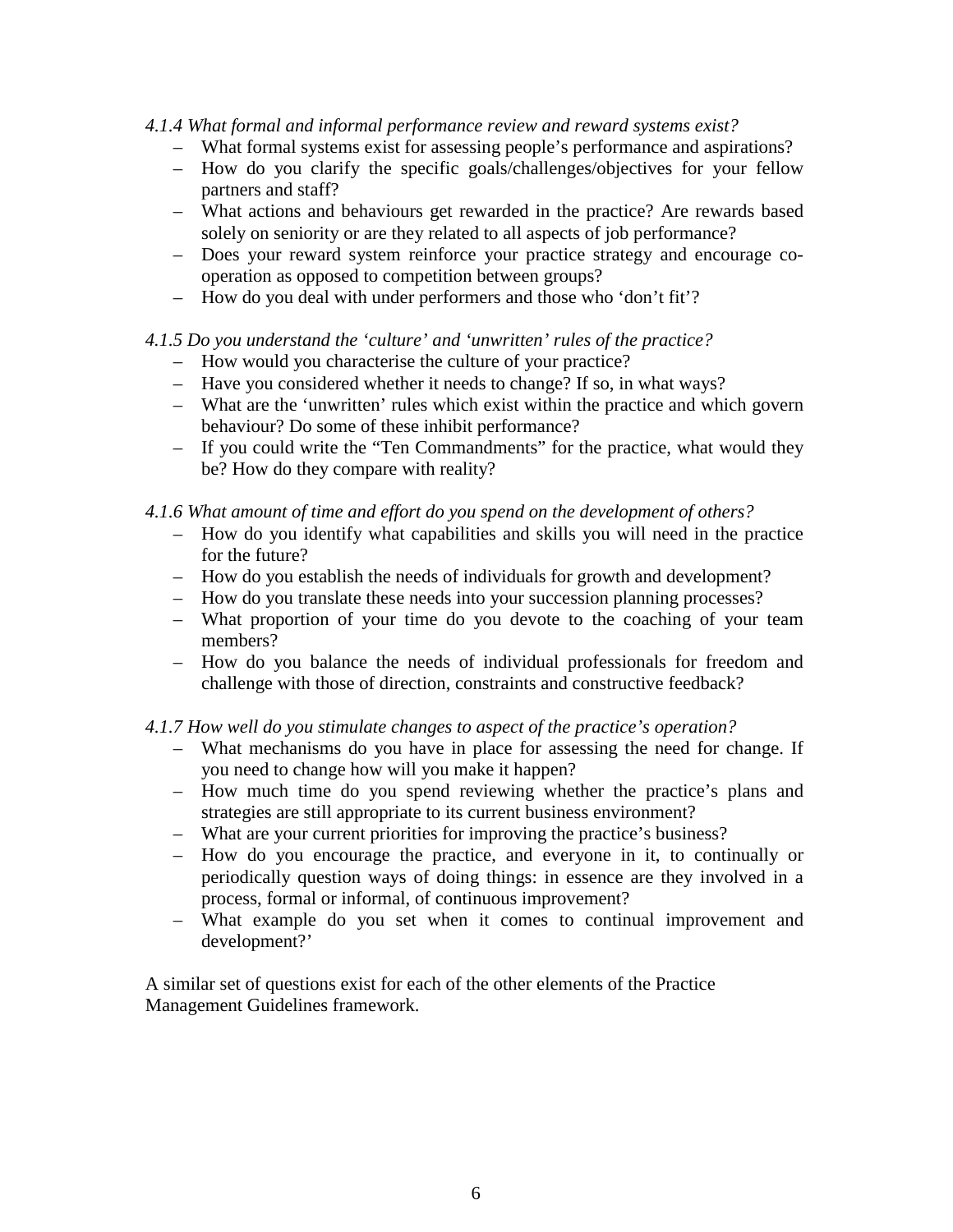## **5. THE PRACTICE DEVELOPMENT TOOLKIT**

Following the creation of the Practice Management Guidelines a series self-assessment questionnaires have been designed to help Managing Partners undertake a health-check on different aspects of their firm. In some cases this also enables the firm to benchmark its performance against other professional service firms.

This 'Practice Development Toolkit' enables partners to evaluate 12 different aspects of its operations. For illustration to take two examples, the toolkit could enable partners to consider;

- *Strategy –* using the 'Practice Strategy' questionnaire partners can begin to explore each others perspectives on a wide range of issues encompassing aspects of where the firms is at present to what options and priorities exist for the future, or
- *Client Service* using 'Client Service Diagnostics' partners (and others) can gain an insight into how the firm perceives its strengths in terms of service delivery against a model containing 19 dimensions of client service. This can be supplemented by further data gathering from selected clients using 'Client Service – Your Views'.

The use of these diagnostic processes, supported by an experienced facilitator can be of considerable value in helping add structure to a partners retreat or conference.

By conducting a more rigorous analysis of the business issues they are facing the Toolkit can also help partners avoid the use of inappropriate solutions identified at the beginning of this paper.

## **6. SURVSIM – IT BASED SIMULATIONS OF SURVEYING FIRMS**

The second tool we have developed is a computer based simulation which enables us to create tailored models which represent the characteristics of any surveying firm.

In this section of the paper we develop the argument in favour of using this approach and provide some illustrative examples of how the use of business simulations can be of real, practical value to surveying firms.

## **6.1 The Challenge**

Suppose that, after years as a practitioner, a partner is asked to take a management role within the business. Suddenly, a skills base is needed with features far beyond that which years of professional practice will have developed.

So what extra skills does the practitioner need? First and foremost, the ability to understand the firm in a wider context. In one sense to see the firm as an organism; to understand all the factors and triggers which decide its shape, culture and performance. To be able to take the long view, yet retain flexibility as short and medium time scale issues evolve into new forms. To be able to understand the firms relationship with its external world.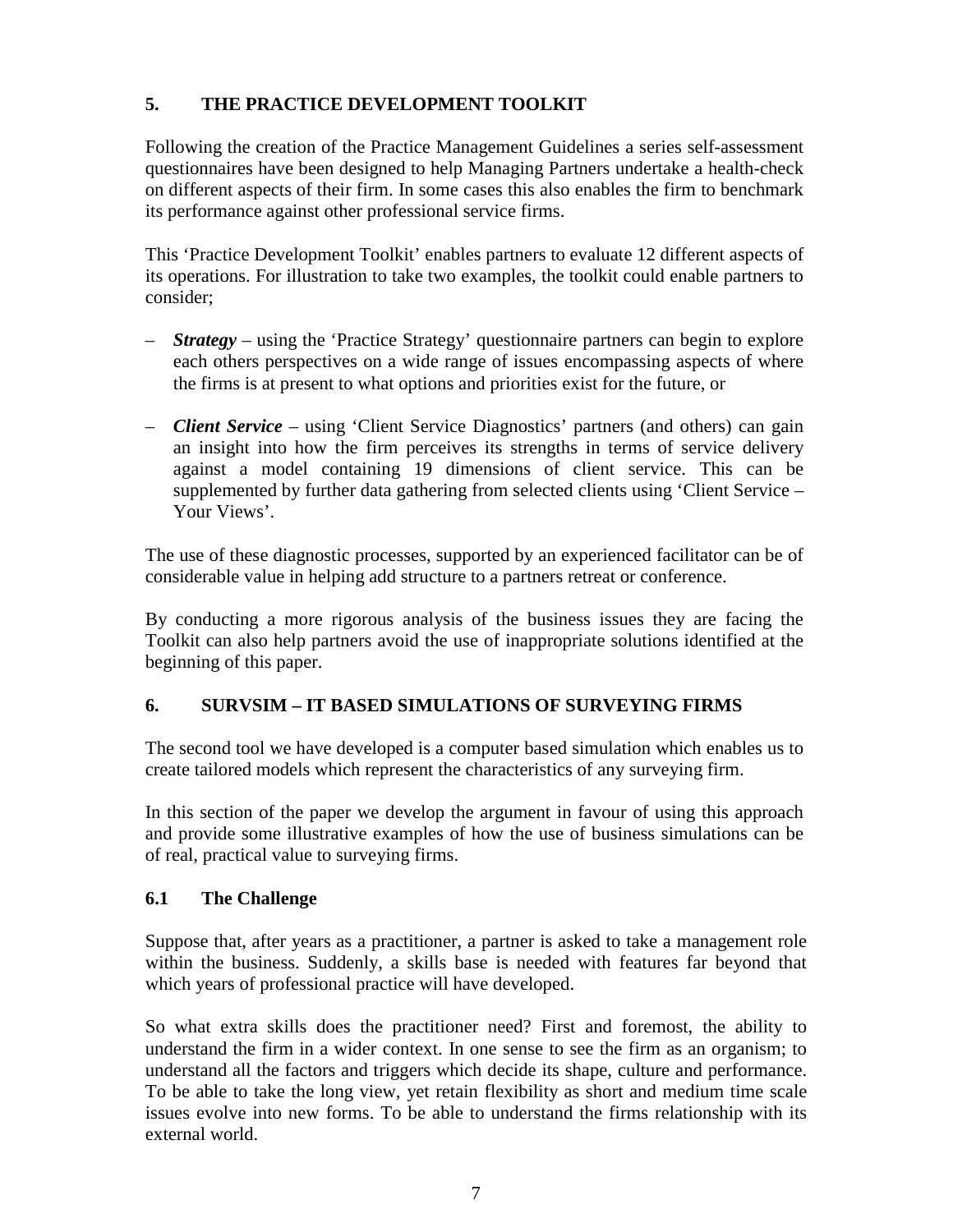This is the skill of overview, strategic vision, the understanding of context and how one variable affects the others. Sometimes called 'helicopter vision', it is often hard to acquire. A surveyor whose vision has been confined to a narrow specialism and short assignment planning horizon faces a considerable challenge of mental realignment.

There is also a need to understand finance and the manipulation of figures. This requires fluency in the numeric language, which is the lifeblood of any business. The concepts are easy to learn and are mainly common sense. Yet, many professionals believe they have a mental block, which acts against their acquisition of these skills. True understanding of numbers involves the ability to quickly relate sets of numeric data; to spot variances, to interpolate; to understand what they represent and the likely impact elsewhere.

A range of other skills will be needed, according to the management responsibility that our practitioner has taken on. These might be with in the area of people management, client handling, marketing, planning and systems work. Some of these may be skills that have already been at least partially developed during professional practice.

## **6.2 The Skills Development Challenge**

How can partners be encouraged to develop helicopter vision and financial understanding? What can combat the relative narrowness and short-termism of professional practice?

Actually managing their own business, preferably sitting alongside experienced and able coaches, is the best method. Mistakes made while learning may, however, adversely affect the firm; but hopefully those in a supportive role can minimise the worst disasters. More difficult, is enabling the periodic review of the effects of decision making on all aspects of the business.

Appropriate 'off-site' training, such as exposure to Business School methodology can help. Finding a programme which strongly relates to professional service firms can be something of a challenge. However, the business school approaches of case studies, discussion with other professionals and functional specialist, plus lectures by academics with real business experience can kick-start the development of business holism.

SURVSIM combines the best features of both these methods by creating a highly realistic simulation containing all of the characteristics of a real business whilst at the same time enabling those participating to be coached by experienced management development specialists.

## **6.3 How Can IT Based Business Simulations Assist?**

Most people learn best by doing. A good business simulation gets people to run what is apparently a real business. Not only do they learn how to analyse business information and make consequent decisions; they can try out strategies which would be too risky to try for real.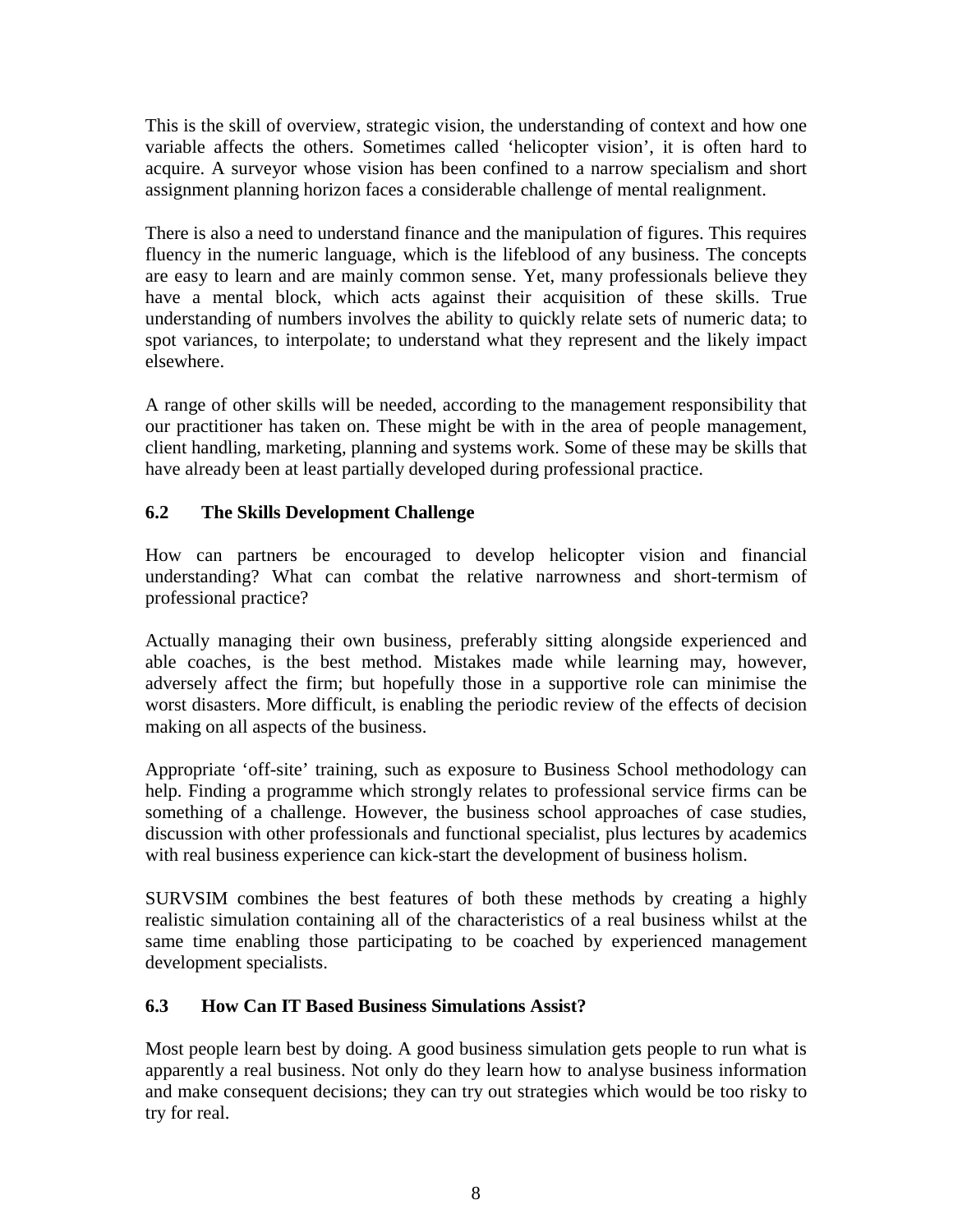Simulations can enable people to play the game of running their own business. If the simulation is closely analogous to their current or past experience and accurately represents the culture and operating environment of that business, then their learning can be particularly fast and their absorption and concentration very high.

Well constructed simulations can also enable the development of 'helicopter vision'; the ability to fully understand a business as an organic entity. Decisions made in one aspect of the simulated business will impact on other areas as they would in the real business.

But how close can we get to the real business? Users require that simulations simulate! In other words, they are most likely to accept and involve themselves in a simulation, which creates a close analogy with their working environment.

Providing simulation-based training where the tool replicates an industry other than that of the participants is normally not particularly successful. People are quick to reject that which is off the point, of low relevancy or simple flawed in its design. On the other hand a model which embraces many of the day to day business challenges facing practitioners can be a highly effective means of engaging partners (and others) in management issues.

## **6.4 SURVSIM and its Applications**

SURVSIM is a PC based software tool, which enables the simulation of a business. If users wish, and if representative figures are available, SURVSIM can either be used to replicate the financial characteristics of an entire practice, a single department or practice group or alternatively it can be used to build an analogue of a practice.

SURVSIM can be used in several different ways:

- *Sensitivity Analysis*: demonstrating the impact which decisions have on profitability and their interaction with each other.
- *Simple Case Study*: showing how teams' decisions would impact on profitability and other aspects of performance
- *Complex Case Study*: simulating the running of a practice over time, recording team's decisions as they run the business and informing them of their results each period.

## *6.4.1 SURVSIM- Complex Case Study*

A typical, recent application, of the use of SURVSIM has involved a project to develop the business skills of the key partners within a major international surveying firm. Supported by a detailed case study SURVSIM has been used to emulate the following decision making areas:

- Work to bid for in a competitive market
- Bid Price
- Job costing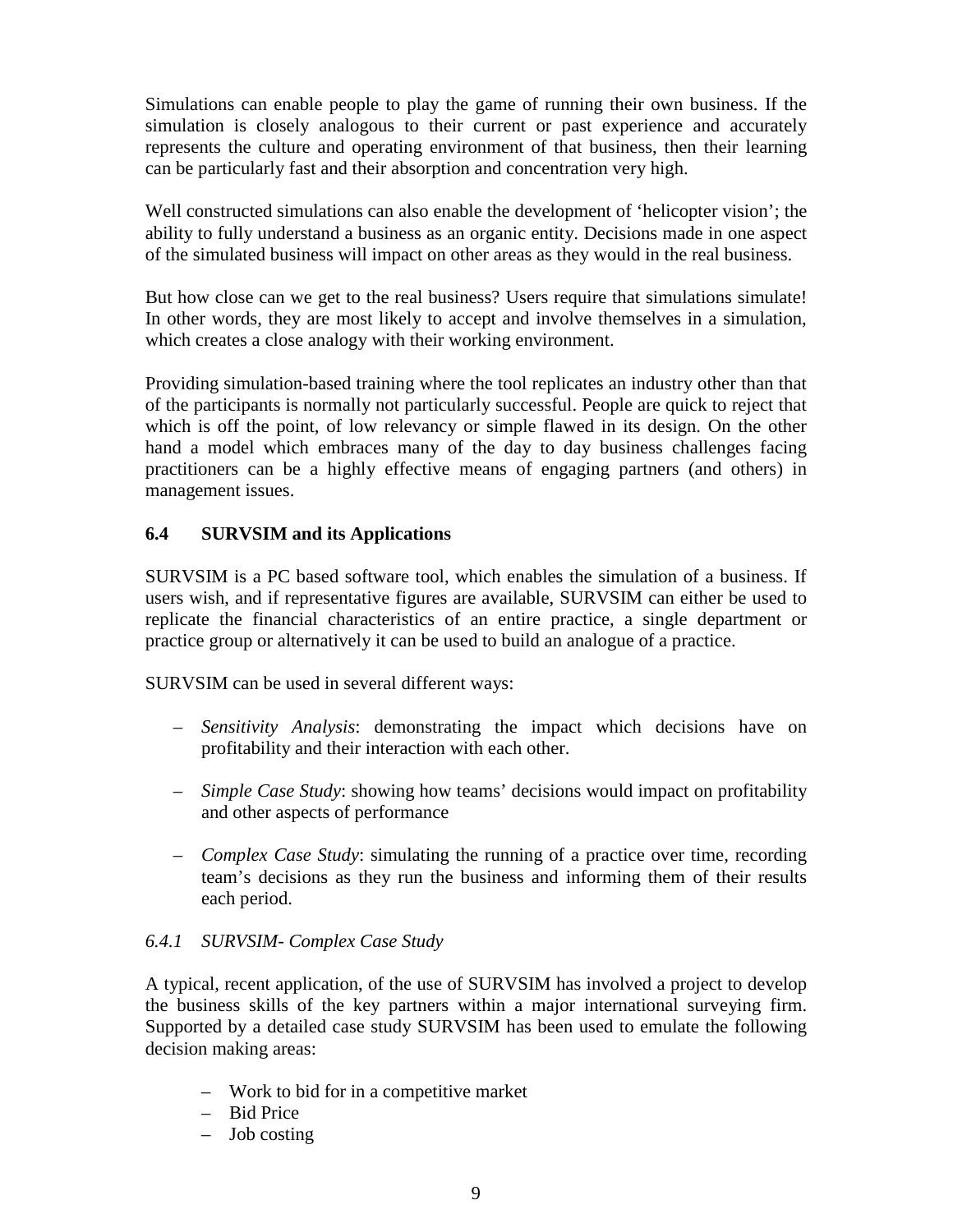- Fee-earner staff structure and remuneration
- Support staff structure and remuneration
- Chargeable time budgeting for fee earners
- All cost expenditure
- Capital Expenditures
- Cash Flow
- Level and type of borrowing
- Billing and debt collection efficiency
- Fee leakage through write-offs and bad debts
- The impact of discounting and loss-leading on fees
- Balance of in-house versus contract fee earning staff
- Utilisation levels of staff
- Penalties for over-utilisation
- The impact of marketing expenditure and activity on sales

The process of using SURVSIM involved the partners attending an intensive two day workshop during the course of which they ran a simulation of their own firm for a period of 12 months. Working in teams which represented the Management Board of the fictitious firm each partner was required to coordinate a different aspect of the firms approach to management (e.g. Business Development, HR, IT, etc.). This had the added advantage of encouraging team working and the opportunity to consider the impact of team working on business success. Since each team was effectively competing with the other for business a degree of healthy competition existed - which had the added impact of deepening the participation of the partners.

Each group worked with PC-based performance reports, paper briefings, realistic bid situations, and an in-tray of issues which reflected many of the operational and strategic problems which can arise during a year in the life of a firm. These generic issues can also be supplemented by other matters which from discussions with a particular client it is agreed are worthy of inclusion in the simulation. In so doing the realism of the simulation can be heightened.

Over the course of the modelled year, the case study evolved as an external world changed, and their own decisions changed the shape of their firm. Realistic 'mini-case studies' enabled decisions to be made in 'non-financial' areas, such as those of marketing and people management.

As the simulation progressed the decisions made by each group were reviewed and the key lessons learnt identified. Tutor input sessions were also an integral part of the workshop and ensured that participants gained a detailed understanding of *why* certain decisions led to a particular outcome. A final session, involving the presentation of each firms strategy and decisions made provided a further reinforcement of the lessons learnt and there translation to the real world.

#### *6.4.2 Case Study - Outcomes*

The partners were all very enthusiastic as to the value of the programme they had participated in. All agreed that the process went well beyond the boundaries of a conventional training event. The event created an opportunity for them to review the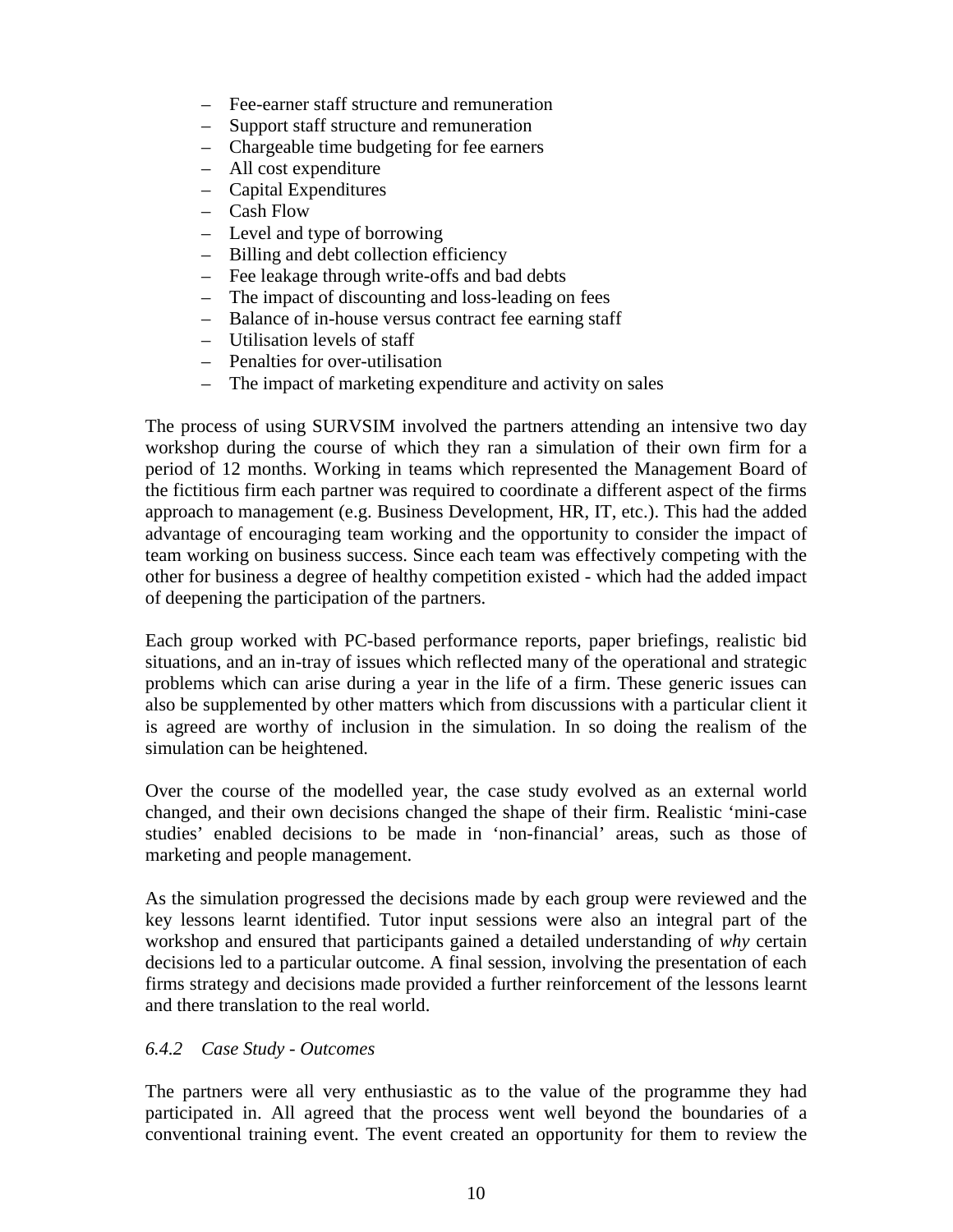practice and perform numerous 'what-if' tests to assess the effect of different decisions on business performance, all in the safe environment of the simulation.

Their skills in holistically linking the financial and non-financial variables of the firm were also much improved. In addition they achieved a far more detailed understanding of practice finance and the real impact of different pricing and structural issues on financial performance. Their confidence in each other, their operation as a team and their ability to communicate were also enhanced. Finally the connections with their own firm were considered to be very close.

The project concluded by the creation of a monthly 'Development Forum' to enable the partners to continue to discuss many of the issues raised during the programme. Further one to one coaching sessions have also been arranged to create more detailed simulations of each practice group, enabling the translation of the concepts from the programme to be implemented in practice.

## *6.5 Post-Graduate Accreditation*

A more recent development involving the use of SURVSIM has been the development of post-graduate accreditation where the programme is used as part of a wider development process. To complement the simulation, a comprehensive study guide has been written by the authors. This document and the simulation is currently in the process of being re-structured for delivery through the use of CD-ROM and web-based technologies.

## **7. CONCLUSIONS**

In this paper we have argued that managing a modern professional practice is not about applying imported solutions - solutions which have their origins in the wider world of corporate business. We suggest that the identification of some of the key questions facing a firm and its individual partners is essential. To help, we have provided a brief outline of three sources of potential assistance A set of Practice Management Guidelines; a toolkit for conducting a health-check on the performance of your practice and a computer based simulation to help demonstrate the impact of different business decisions on the performance of a firm. Rather than focus on 'best practice' we believe that more attention needs to be given to 'better' practice but more importantly to 'better process' - the means by which any 'better/best' practice can be implemented- but perhaps that is the subject of another paper…

## **REFERENCES**

Kennie TJM and Price I. 1997. *Practice Management Guidelines - Key Questions for the Leaders and Managers of Modern Professional Practices,* 43pp. Royal Institution of Chartered Surveyors. Copies of the guidelines are available at a cost of £9.50 from RICS Books, Surveyor Court, Westwood Way, Coventry CV4 8JE, Tel: 0171 222 7000 Fax : 0171 334 3851.